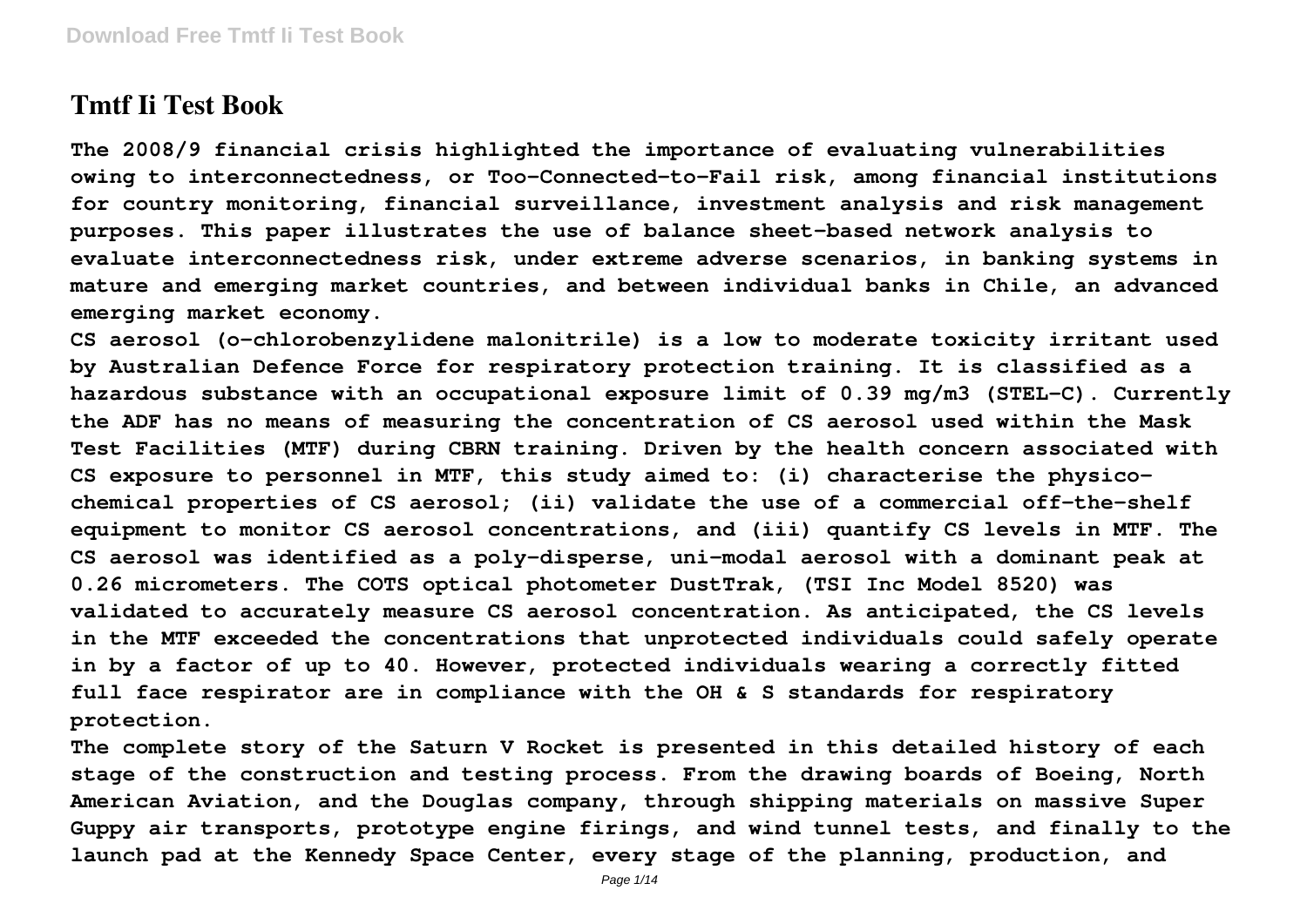#### **Download Free Tmtf Ii Test Book**

**actual flight of the rocket is meticulously documented. The lives of the first 45 rocket stages built for the Saturn project are charted, including unprecedented information on the dates, times, and performance parameters for each stage, the facilities used in production, rare documentation of the stages that malfunctioned and the engines that exploded along the way. Details on the development of the F1 and J2 rocket engines and recently declassified photographs of the Saturn project are also included. The International Symposium on Hearing is a highly-prestigious, triennial event where world-class scientists present and discuss the most recent advances in the field of hearing research in animals and humans. Presented papers range from basic to applied research, and are of interest neuroscientists, otolaryngologists, psychologists, and artificial intelligence researchers. Basic Aspects of Hearing: Physiology and Perception includes the best papers from the 2012 International Symposium on Hearing. Over 50 chapters focus on the relationship between auditory physiology, psychoacoustics, and computational modeling.**

**TM 1-1520-228-Mtf Maintenance Test Flight Manual, Army Model Oh-58a/C Helicopter A Son Called Gabriel**

**CIRCULATING MOVING BED COMBUSTION PROOF OF CONCEPT Ã3ÂØÃ2Â0Ã2Â3 PHASE II. Characterisation of CS Aerosol Used in Mask Test Facilities Fundamentals of Infrared and Visible Detector Operation and Testing**

#### **Boys' Life**

The book describes the recent progress in some engine technologies and active flow control and morphing technologies and in topics related to aeroacoustics and aircraft controllers. Both the researchers and students should find the material useful in their work.

This newly revised and updated edition of a classic Artech House book offers a current and complete and introduction to the analysis and design of Electro-Optical Systems (EO) imaging systems. The Second Edition provides numerous updates and brand new coverage of today's most important areas, including the integrated spatial frequency approach and a focus on the weapons of terrorists as objects of interest. This comprehensive reference details the principles and components of the Linear Shift-Invariant (LSI) infrared and electro-optical systems and shows you how to combine this approach with calculus and domain transformations to achieve a successful imaging system analysis.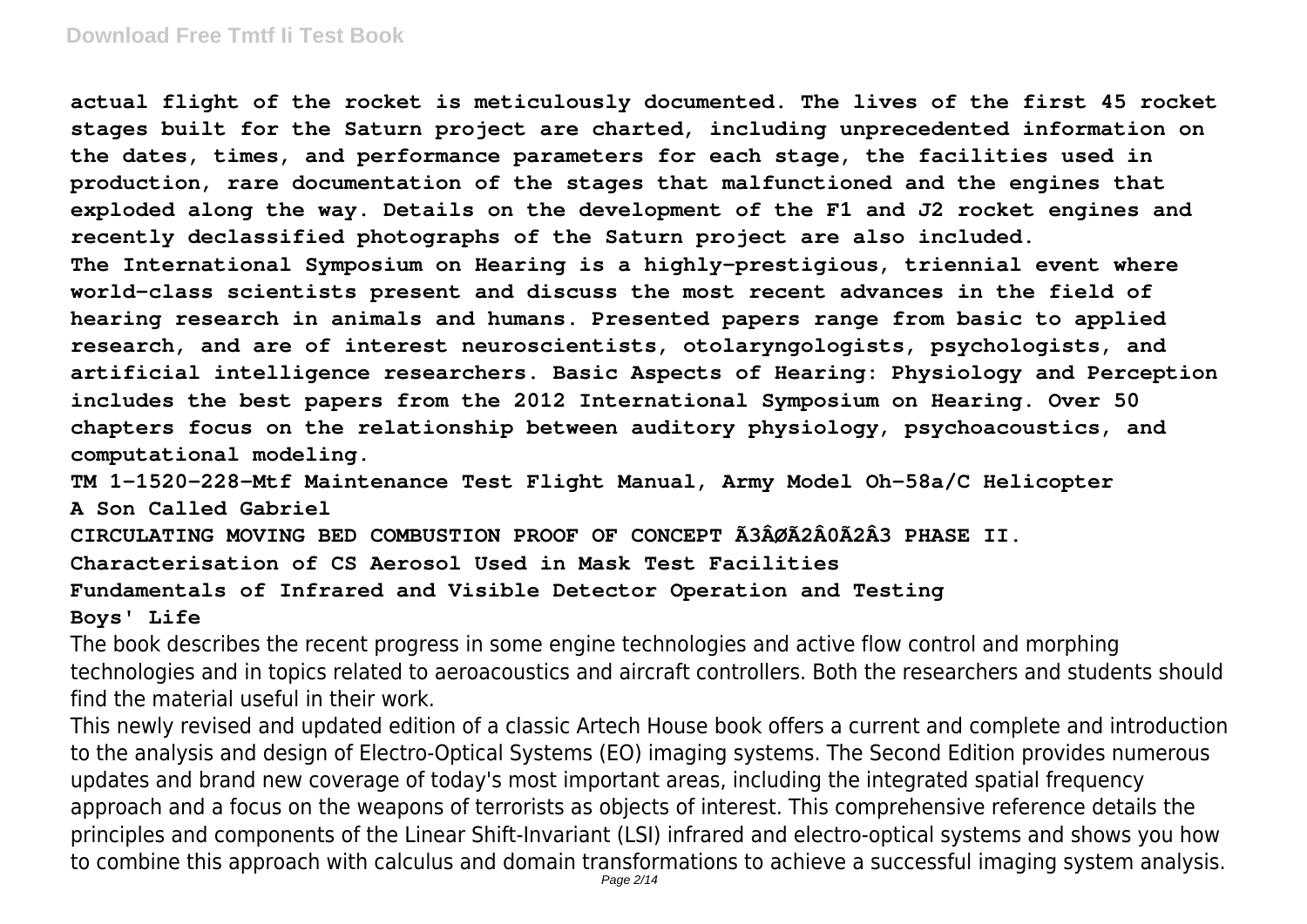Ultimately, the steps described in this book lead to results in quantitative characterizations of performance metrics such as modulation transfer functions, minimum resolvable temperature difference, minimum resolvable contrast, and probability of object discrimination. The book includes an introduction to two-dimensional functions and mathematics which can be used to describe image transfer characteristics and imaging system components. You also learn diffraction concepts of coherent and incoherent imaging systems which show you the fundamental limits of their performance. By using the evaluation procedures contained in this desktop reference, you become capable of predicting both sensor test and field performance and quantifying the effects of component variations. This practical resource includes over 780 time-saving equations.

Optical Metrology tools, especially for short wavelength (EUV and X-Ray), must cover a wide range of spatial frequencies from the very low, which affects figure, to the important mid-spatial frequencies and the high spatial frequency range, which produces undesirable scattering. A major difficulty in using surface profilometers arises due to the unknown Point-Spread Function (PSF) of the instruments [1] that is responsible for distortion of the measured surface profile. Generally, the distortion due to the PSF is difficult to account because the PSF is a complex function that comes to the measurement via the convolution operation, while the measured profile is described with a real function. Accounting for instrumental PSF becomes significantly simpler if the result of measurement of a profile is presented in a spatial frequency domain as a Power Spectral Density (PSD) distribution [2]. For example, the measured PSD distributions provide a closed set of data necessary for three-dimensional calculations of scattering of light by the optical surfaces [3], [4]. The distortion of the surface PSD distribution due to the PSF can be modeled with the Modulation Transfer Function (MTF), which is defined over the spatial frequency bandwidth of the instrument [1], [2]. The measured PSD distribution can be presented as a product of the squared MTF and the ideal PSD distribution inherent for the System Under Test (SUT). Therefore, the instrumental MTF can be evaluated by comparing a measured PSD distribution of a known test surface with the corresponding ideal numerically simulated PSD. The square root of the ratio of the measured and simulated PSD distributions gives the MTF of the instrument. In previous work [5], [6] the instrumental MTF of a surface profiler was precisely measured using reference test surfaces based on Binary Pseudo-Random (BPR) gratings. Here, we present results of fabricating and using two-dimensional (2D) BPR arrays that allow for a direct 2D calibration of the instrumental MTF. BPR sequences are widely used in engineering and communication applications such as Global Position System, and wireless communication protocols. The ideal BPR pattern has a flat 'white noise' response over the entire range of spatial frequencies of interest. The BPR array used here is based on the Uniformly Redundant Array prescription [7] initially used for x-ray and gamma ray astronomy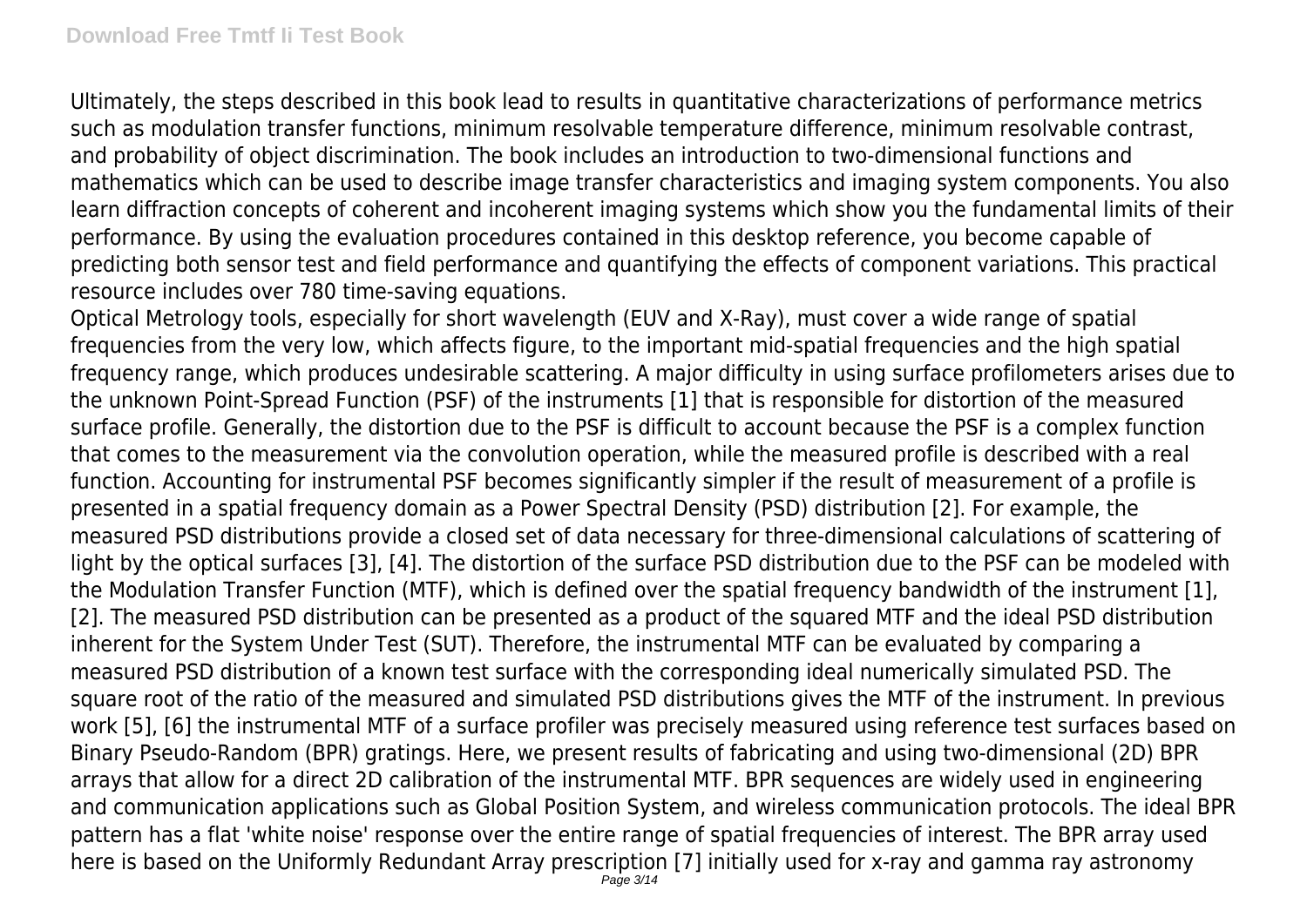applications. The URA's superior imaging capability originates from the fact that its cyclical autocorrelation function very closely approximates a delta function, which produces a flat PSD. Three different size BPR array patterns were fabricated by electron beam lithography and ICP etching of silicon. The basic size unit was 200 nm, 400 nm, and 600 nm. Two different etch processes were used, CF4/Ar and HBr, which resulted in undercut and vertical sidewall profiles, respectively. The 2D BPR arrays were used as standard test surfaces for MTF calibration of the MicroMap{trademark}-570 interferometric microscope using all available objectives. The HBr etched two-dimensional BPR arrays have proven to be a very effective calibration standard making possible direct calibration corrections without the need of additional calculation considerations, while departures from the ideal vertical sidewall require an additional correction term for the CF4/Ar etched samples. [8] Initial surface roughness of low cost 'prime' wafers limits low magnification calibration but should not be a limitation if better polished samples are used. This is an unparalleled modern handbook reflecting the richly interdisciplinary nature of acoustics edited by an acknowledged master in the field. The handbook reviews the most important areas of the subject, with emphasis on current research. The authors of the various chapters are all experts in their fields. Each chapter is richly illustrated with figures and tables. The latest research and applications are incorporated throughout, including computer recognition and synthesis of speech, physiological acoustics, diagnostic imaging and therapeutic applications and acoustical oceanography. An accompanying CD-ROM contains audio and video files.

A History of the John C. Stennis Space Center - Covering the Mississippi Test Facility, Apollo, Saturn V, STS Space Shuttle Main Engine (SSME), and Challenger Accident

Physiology and Perception

Sine-wave Vs Edge Gradient Analysis

Developmental Psychoacoustics

Comparison of Two MTF Measurement Methods

The Optical Transfer Function of Imaging Systems

Intensive care medicine is a dynamic and evolving specialty, requiring its practitioners to be part physician, physiologist and anaesthetist. This requires a firm foundation of knowledge and an ability to apply this to the clinical situation. This book contains 270 multiple-choice questions allowing self-assessment of the breadth of knowledge required of the modern intensivist. The book is divided into three papers each consisting of 60 multiple true false (MTF) and 30 single best answer (SBA) questions covering areas including resuscitation, diagnosis, disease management, organ support, and ethical and legal aspects of practice. The MTF questions test factual knowledge and understanding of the evidence base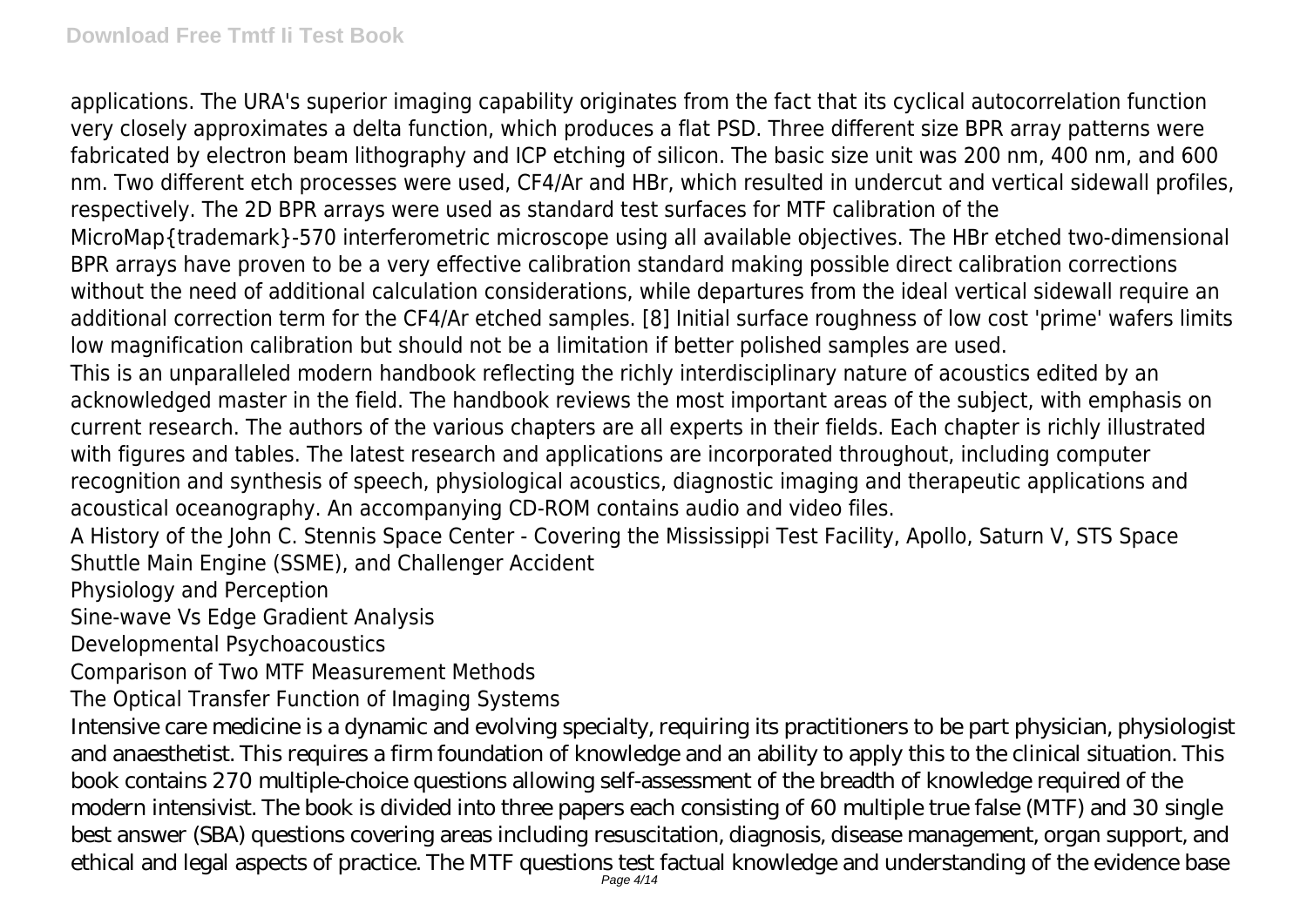underpinning intensive care medicine, while the SBA questions test the ability of the candidate to prioritise, compete options and make the best decision for the patient. Each question is peer reviewed and accompanied by concise and detailed explanatory notes with references to guide further reading. All the authors are practising intensive care physicians with firsthand experience of professional examinations in the specialty. This book will appeal to intensive care physicians approaching professional examinations worldwide, including the European Diploma, American Board and Faculty of Intensive Care Medicine examinations. In addition, it will appeal to intensive care nurses and allied healthcare professionals wishing to update their knowledge as part of continuing professional development, and to physicians sitting professional examinations in related specialties requiring knowledge of intensive care medicine such as general medicine, general surgery and anaesthesia. This new book will complement the existing international bestselling title 'Multiple Choice Questions in Intensive Care Medicine' (ISBN 978 1 903378 64 9), also written by Dr Steve Benington.

This book is a comprehensive introductory presentation of the key research areas in the interdisciplinary fields of sonification and auditory display. Chapters are written by leading experts, providing a wide-ranging coverage of the central issues, and can be read from start to finish, or dipped into as required. Sonification conveys information by using non-speech sounds. To listen to data as sound and noise can be a surprising new experience with diverse applications ranging from novel interfaces for visually impaired people to data analysis problems in many scientific fields. This book gives a solid introduction to the field of auditory display, the techniques for sonification, suitable technologies for developing sonification algorithms, and the most promising application areas. The book is accompanied by an online repository of sound examples.

Bigger in size, longer in length, broader in scope, and even more useful than our original Mac OS X Hacks, the new Big Book of Apple Hacks offers a grab bag of tips, tricks and hacks to get the most out of Mac OS X Leopard, as well as the new line of iPods, iPhone, and Apple TV. With 125 entirely new hacks presented in step-by-step fashion, this practical book is for serious Apple computer and gadget users who really want to take control of these systems. Many of the hacks take you under the hood and show you how to tweak system preferences, alter or add keyboard shortcuts, mount drives and devices, and generally do things with your operating system and gadgets that Apple doesn't expect you to do. The Big Book of Apple Hacks gives you: Hacks for both Mac OS X Leopard and Tiger, their related applications, and the hardware they run on or connect to Expanded tutorials and lots of background material, including informative sidebars "Quick Hacks" for tweaking system and gadget settings in minutes Full-blown hacks for adjusting Mac OS X applications such as Mail, Safari, iCal, Front Row, or the iLife suite Plenty of hacks and tips for the Mac mini, the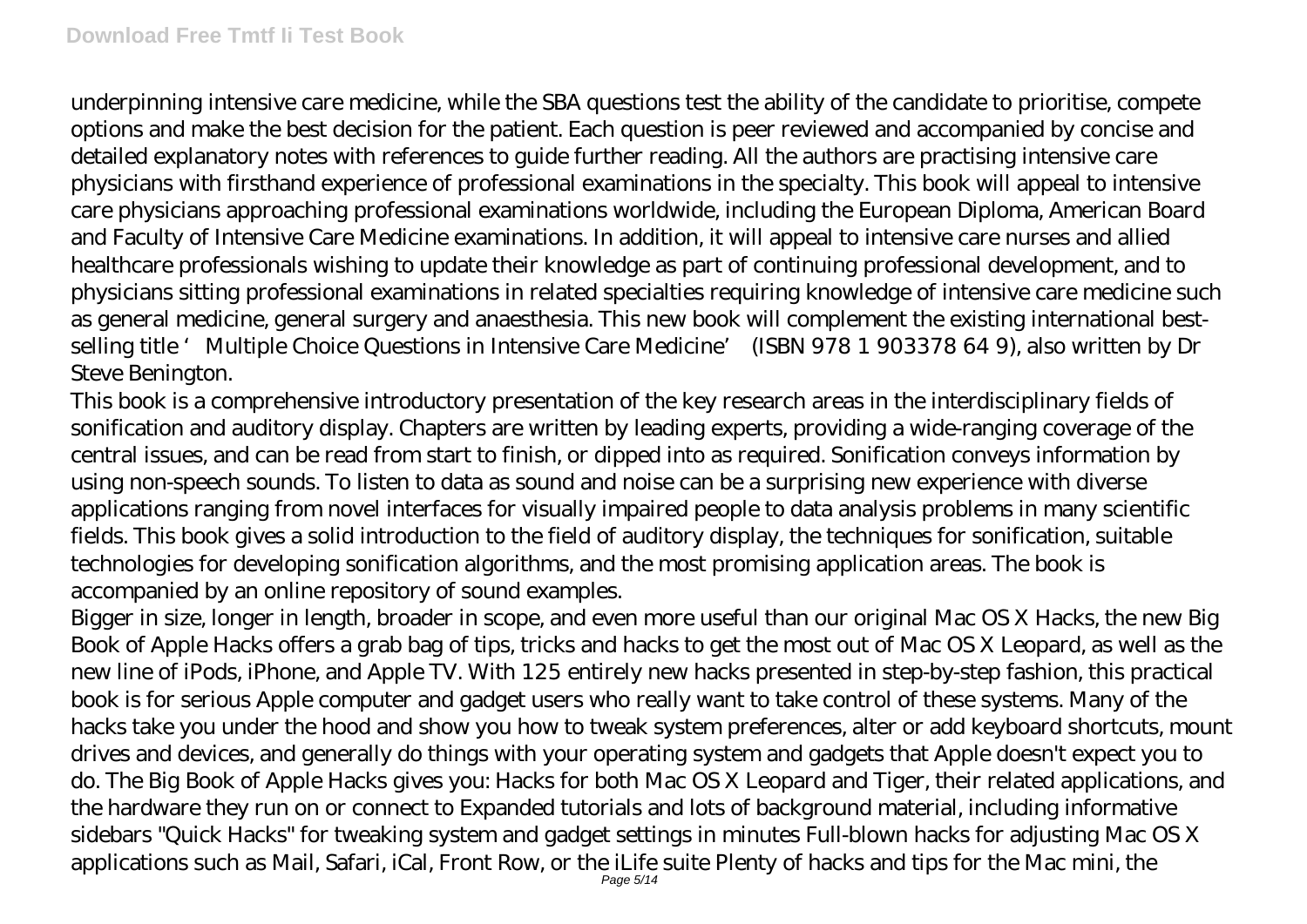MacBook laptops, and new Intel desktops Tricks for running Windows on the Mac, under emulation in Parallels or as a standalone OS with Bootcamp The Big Book of Apple Hacks is not only perfect for Mac fans and power users, but also for recent -- and aspiring -- "switchers" new to the Apple experience. Hacks are arranged by topic for quick and easy lookup, and each one stands on its own so you can jump around and tweak whatever system or gadget strikes your fancy. Pick up this book and take control of Mac OS X and your favorite Apple gadget today!

The IMF has had extensive involvement in the stress testing of financial systems in its member countries. This book presents the methods and models that have been developed by IMF staff over the years and that can be applied to the gamut of financial systems. An added resource for readers is the companion toolkit, which makes available some of the macros and program codes used in the models.

A Catalogue of the Alchemical, Chemical and Pharmaceutical Books in the Collection of the Late James Young of Kelly and Durris ...

Tips & Tools for unlocking the power of your Apple devices

Recent Progress in Some Aircraft Technologies

New Approaches to Value at Risk and Other Paradigms

Development of Pseudo-random Binary Arrays for Calibration of Surface Profile Metrology Tools

Circulating Moving Bed Combustion Proof of Concept

*Set in the hills of Northern Ireland in the 1960's and 70's, A Son Called Gabriel is a deeply felt and often funny coming-of-age novel that is ultimately unforgettable. Gabriel Harkin, the eldest of four children in a workingclass family, struggles through a loving yet often brutal childhood. It's a turbulent time in Ulster, and in the staunchly Catholic community to which Gabriel belongs, the rigid code for belief and behaviour is clear. As Gabriel begins to suspect that he s not like other boys, he tries desperately to lock away his feelings, and his fears. But secrets have a way of being discovered, and Gabriel learns that his might not be the only one in the Harkin family.*

*Boys' Life is the official youth magazine for the Boy Scouts of America. Published since 1911, it contains a proven mix of news, nature, sports, history, fiction, science, comics, and Scouting.*

*A classic book on credit risk management is updated to reflect the current economic crisis Credit Risk Management In and Out of the Financial Crisis dissects the 2007-2008 credit crisis and provides solutions for professionals looking to better manage risk through modeling and new technology. This book is a complete update to Credit Risk Measurement: New Approaches to Value at Risk and Other Paradigms, reflecting events stemming from the recent credit crisis. Authors Anthony Saunders and Linda Allen address everything from the implications of new regulations to how the new rules will change everyday activity in the finance industry.*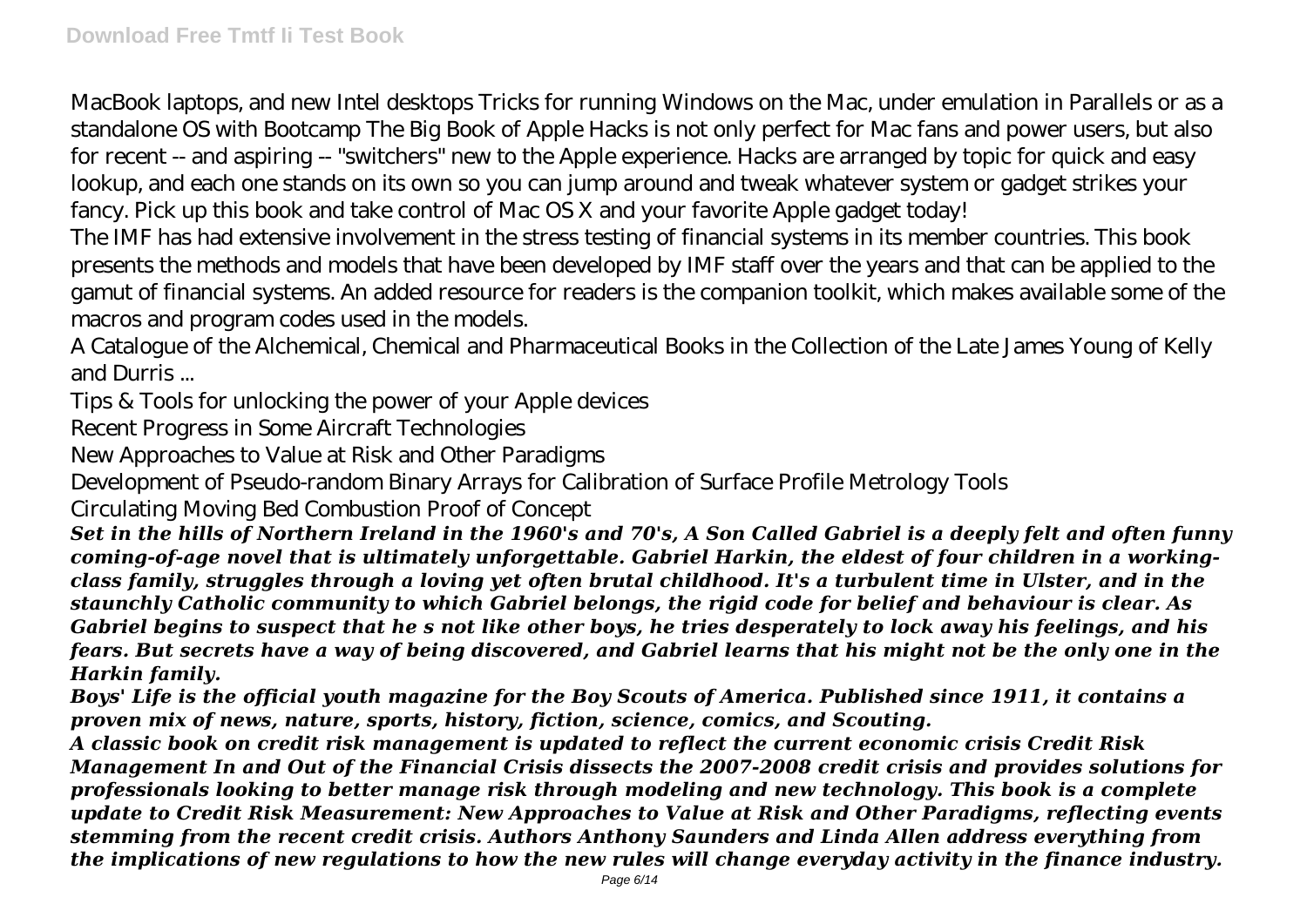*They also provide techniques for modeling-credit scoring, structural, and reduced form models-while offering sound advice for stress testing credit risk models and when to accept or reject loans. Breaks down the latest credit risk measurement and modeling techniques and simplifies many of the technical and analytical details surrounding them Concentrates on the underlying economics to objectively evaluate new models Includes new chapters on how to prevent another crisis from occurring Understanding credit risk measurement is now more important than ever. Credit Risk Management In and Out of the Financial Crisis will solidify your knowledge of this dynamic discipline.*

*A revised version of a text which was first published in 1966. The book is designed as a general reference book for engineers and assumes a broad knowledge of current optical systems and their design. Additional topics include fibre optics, thin films and CAD systems.*

*Introduction to Infrared and Electro-optical Systems*

*Comparative MTF Tests of entire aerial photographic system in black and white and color*

*Big Book of Apple Hacks*

*Basic Aspects of Hearing*

*Way Station to Space*

#### *MTF, Mississippi Test Facility Tours*

*The 2007 Edition of The TM 1-1520-228-MTF Maintenance Test Flight Manual, Army Model OH-58A/C Helicopter.*

*Image guidance has rapidly become central to current radiotherapy practice. A uniform framework is developed for evaluating image quality across all imaging modalities by modelling the 'universal phantom': breaking any phantom down into its constituent fundamental test objects and applying appropriate analysis techniques to these through the construction of an automated analysis tree. This is implemented practically through the new software package 'IQWorks' and is applicable to both radiotherapy and diagnostic imaging. For electronic portal imaging (EPI), excellent agreement was observed with two commercial solutions: the QC-3V phantom and PIPS Pro software (Standard Imaging) and EPID QC phantom and epidSoft software (PTW). However, PIPS Pro's noise correction strategy appears unnecessary for all but the highest frequency modulation transfer function (MTF) point and its contrast to noise ratio (CNR) calculation is not as described. Serious flaws identified in epid- Soft included erroneous file handling leading to incorrect MTF and signal to noise ratio (SNR) results, and a sensitivity to phantom alignment resulting in overestimation of MTF points by up to 150% for alignment errors of only ±1 pixel. The 'QEPI1' is introduced as a new EPI performance phantom. Being a simple lead square with a central square hole it is inexpensive and straightforward to manufacture yet enables calculation of a wide range of performance metrics at multiple locations across the field of view. Measured MTF curves agree with those of traditional bar pattern phantoms to within the limits of experimental uncertainty. An intercomparison of the Varian aS1000 and aS500-II detectors demonstrated an improvement in MTF for the aS1000 of 50-100% over the clinically relevant range 0.4-1 cycles/mm, yet with a corresponding reduction in CNR by a factor of p 2. Both detectors therefore offer advantages for different clinical applications. Characterisation of cone-beam CT (CBCT) facilities on two Varian On-Board Imaging (OBI) units revealed that only two out of six clinical modes had been calibrated by default, leading to errors of the order of 400 HU for some modes and materials - well outside the ±40 HU tolerance. Following calibration, all curves agreed sufficiently for dose calculation accuracy within 2%. CNR and MTF experiments demonstrated that a boost in MTF f50 of 20-30% is achievable by using a 5122 rather than a 3842 matrix, but with a reduction in CNR of the order of 30%. The MTF f50 of the single-pulse half-*Page 7/14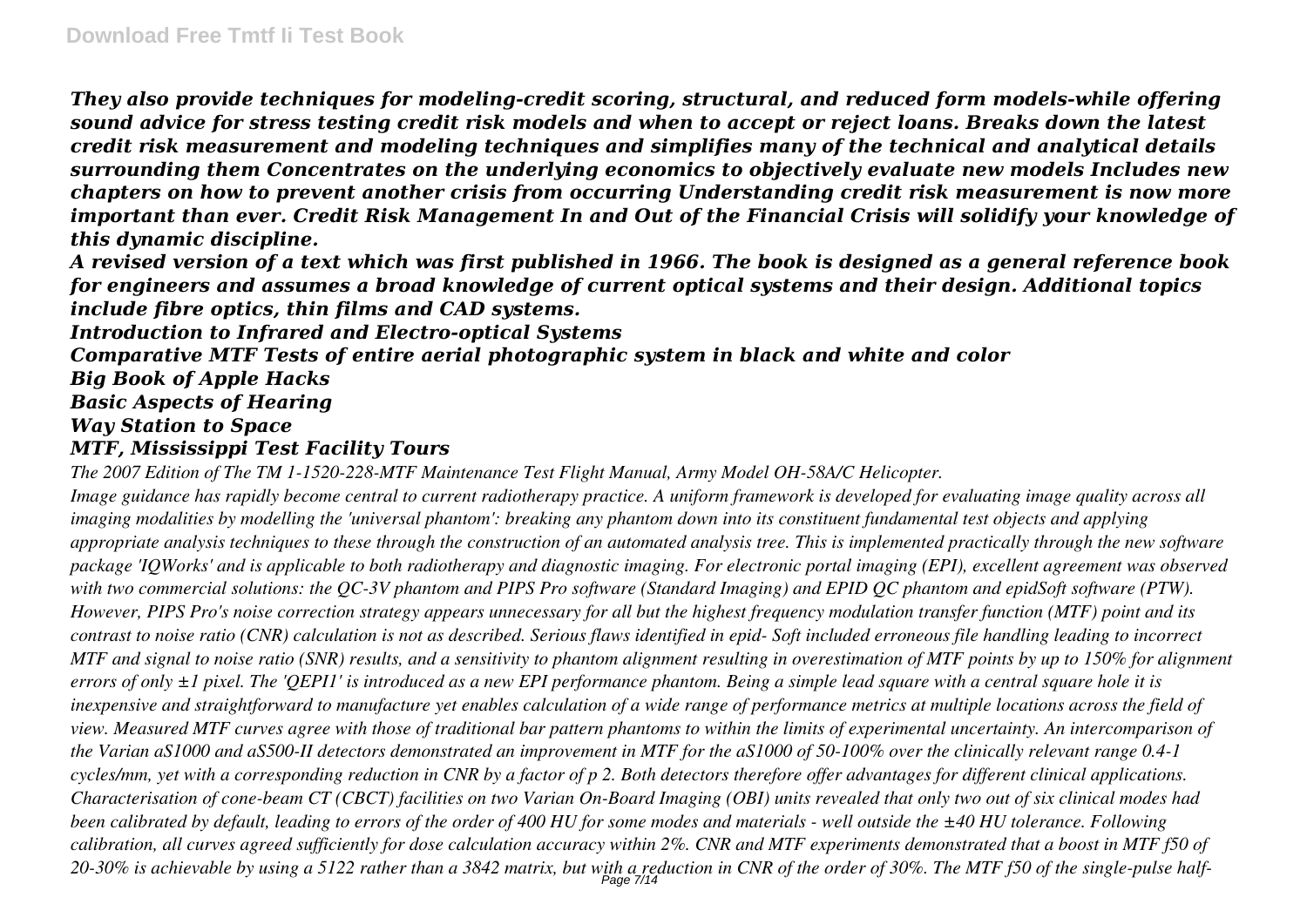### **Download Free Tmtf Ii Test Book**

*resolution radiographic mode of the Varian PaxScan 4030CB detector was measured in the plane of the detector as 1.0±0.1 cycles/mm using both a traditional tungsten edge and the new QEPI1 phantom. For digitally reconstructed radiographs (DRRs), a reduction in CT slice thickness resulted in an expected improvement in MTF in the patient scanning direction but a deterioration in the orthogonal direction, with the optimum slice thickness being 1-2 mm. Two general purposes display devices were calibrated against the DICOM Greyscale Standard Display Function (GSDF) to within the ±20% limit for Class 2 review devices. By providing an approach to image quality evaluation that is uniform across all radiotherapy imaging modalities this work enables consistent end-to-end optimisation of this fundamental part of the radiotherapy process, thereby supporting enhanced use of image-guidance at all relevant stages of radiotherapy and better supporting the clinical decisions based on it.*

*The Optical Transfer Function of Imaging Systems deals extensively with the theoretical concept of the optical transfer function (OTF), its measurement, and application to imaging devices. The OTF is a mathematical entity describing how well the subject is transferred into an image via the lens. The book focuses on the practical aspects of using and measuring the OTF. It presents the background physics necessary to understand and assess the performance of the great proliferation of electro-optical systems, including image intensifiers, video cameras, and thermal imagers. Assuming a senior undergraduate level of optics knowledge, the book is suitable for graduate courses in optics, electro-optics, and photographic science. In addition, it is a practical guide for systems designers who require a means of assessing and specifying the performance of imaging systems. It is also of interest to physicists and engineers working in all areas of imaging.*

*This book is intended for anyone who is seriously interested in designing and validating multiple-choice test items that measure understanding and the application of knowledge and skills to complex situations, such as critical thinking and problem solving. The most comprehensive and authoritative book in its field, this edition has been extensively revised to include: \*more information about writing items that match content standards; \*more information about creating item pools and item banking; \*a new set of item-writing rules (with examples) in chapter 5, as well as guidelines for other multiple-choice formats; \*hundreds of examples including an expanded chapter 4 devoted to exemplary item formats and a new chapter 6 containing exemplary items (with author annotations); \*a chapter on item generation (chapter 7) featuring item modeling and other procedures that speed up item development; and \*a more extensive set of references to past and current work in the area of multiple-choice item writing and validation. This book will be of interest to anyone who develops test items for large-scale assessments, as well as teachers and graduate students who desire the most comprehensive and authoritative information on the design and validation of multiple-choice test items.*

*The Sonification Handbook Introduction to Lens Design Developing and Validating Multiple-choice Test Items Saturn V With Practical ZEMAX Examples MTF Test of Proposed Low Beta Cooling Procedure* A rich collection of early works useful for the history of chemistry, particularly alchemy. Detailed bibliographical descriptions. Frequently mentioned are other edition translations, and additional works of an author which are not included in the You collection. Biographical information and an evaluation of an author's work are addentially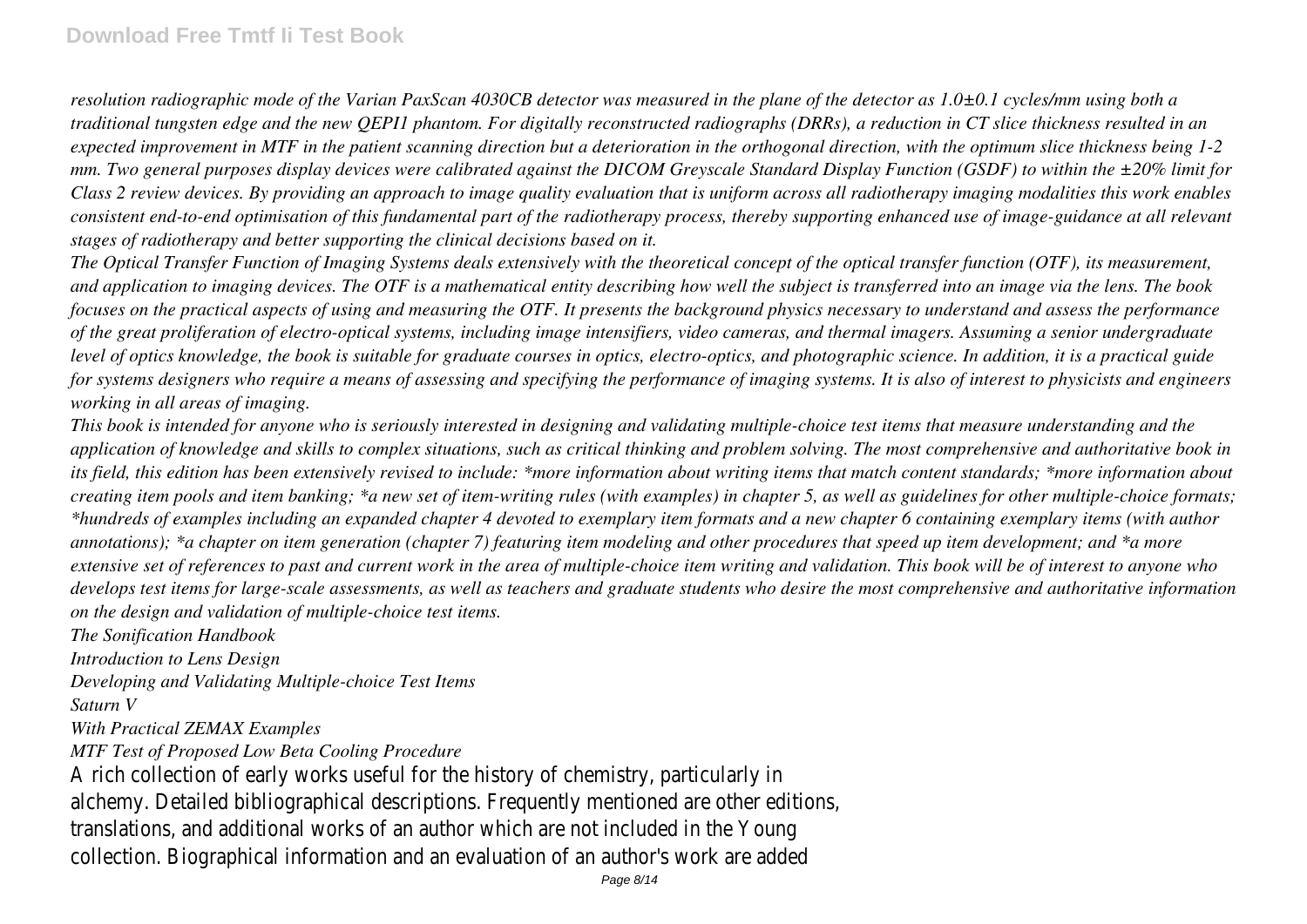## features.

A comparison of the sine-wave and edge gradient MTF (Modulation Transfer Functions) measurement methods, on a photographic black and white film, was performed. A statistic test, a CMT (Cascade Modulation Transfer) acutance test, and a graphical comparison showed that there was no significant difference between the two measurement methods. The was true for the film processed to have large adjacency effects, as well as for the fi processed to have no adjacency effects; however, the agreement was slightly better for the latter process. The research also showed that aligning the midpoints of the ede traces, normalizing the individual edge traces, and then averaging several edge trace significantly reduced grain noise, and produced a superior representative edge for MT analysis. A new adaptive damping filter also proved quite successful in the suppression of grain noise without degrading the MTF measurement. The combination of averaging several edge traces, and then using the adaptive filter, produced excellent MTF result from the edge traces. (Thesis).

Discusses radiometric nomenclature and calculations, detector mechanisms, the associate electronics, how these devices are tested, and real-life effects and problems Examine new tools in Infrared detector operations, specifically: selection and use of ROIC electronics for FPA operation, operation of single element and very small FPA microbolometers, and multi-color FPAs Contains five chapters with frequently sought-aft information on related subjects, such as uncertainty, optics, cryogenics, vacuum, and the use of Fourier mathematics for detector analyse

"A comparison of the sine-wave and edge gradient MTF measurement methods, on photographic black and white film, was performed. A statistical test, a CMT acutano test, and a graphical comparison showed that there was no significant difference betwe the two measurement methods. This was true for the film processed to have large adjacen effects, as well as for the film processed to have no adjacency effects; however, to agreement was slightly better for the latter process. The research also showed th aligning the midpoints of the edge traces, normalizing the individual edge traces, and then averaging several edge traces significantly reduced grain noise, and produced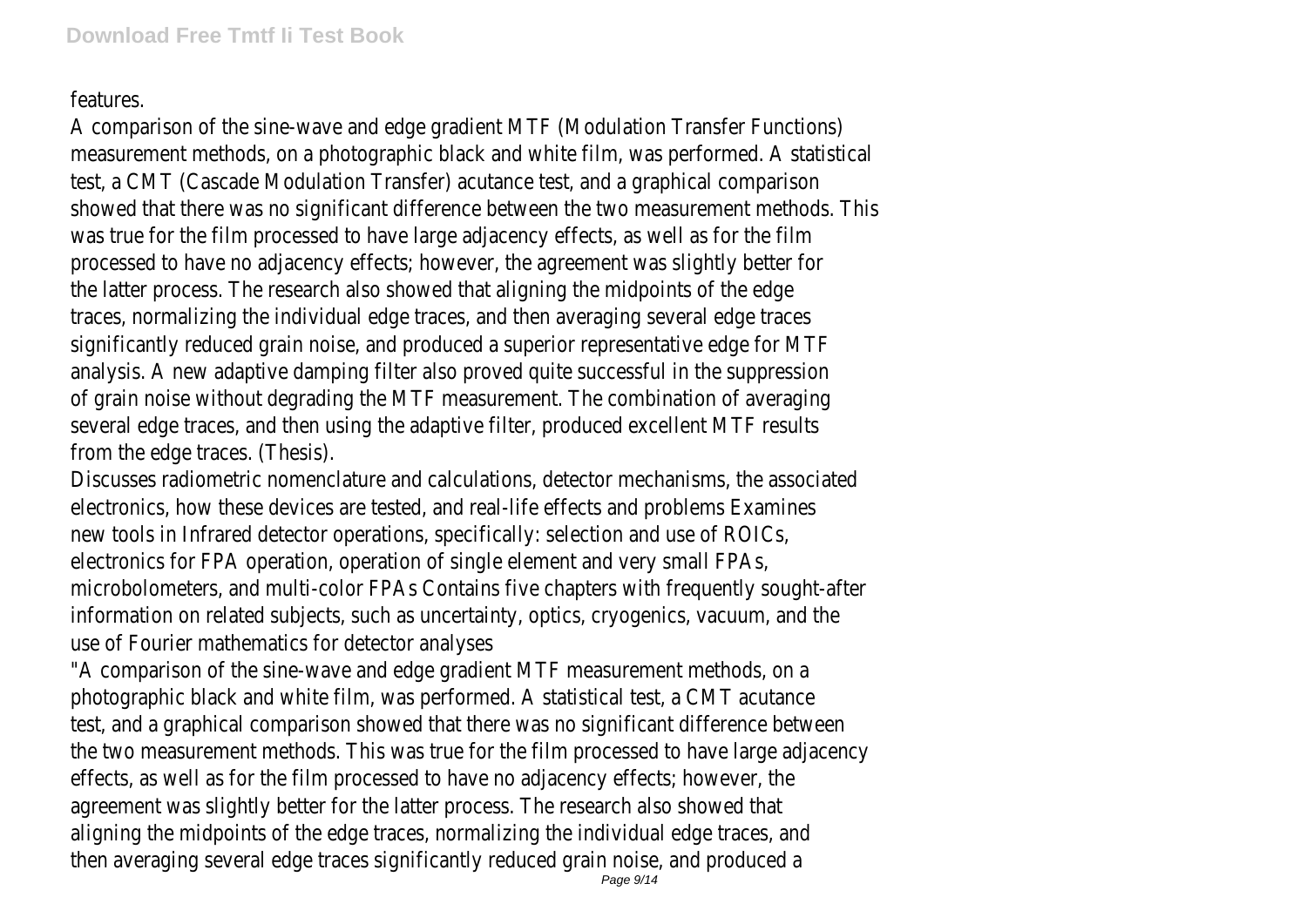superior representative edge for MTF analysis. A new adaptive damping filter also prove quite successful in the suppression of grain noise without degrading the MTF measurement The combination of averaging several edge traces, and then using the adaptive filter produced excellent MTF results from the edge traces."--Abstrac Bibliotheca Chemica

Modulation Transfer Function in Optical and Electro-Optical System

The Use of Lead Test Patterns for MTF Measurement of Radiographic Screen/film Systen Uniform Framework for the Objective Assessment and Optimisation of Radiotherapy Image **Quality** 

Credit Risk Management In and Out of the Financial Crisis

*The sense of hearing depends on many physical and biological processes. Much research is focused on different aspects of hearing loss and ways to improve the lives of those with this disability. Auditory neuropathy (AN) is a relatively newly discovered hearing disorder and has been related to damage in the auditory nerve synapses, both pre- and post-synaptic transmission, and the nerve itself. This damage ranges from demyelination to axonal and cell loss. One of the significant deficits that people with AN suffer is their inability to understand speech in a noisy environment. Understanding speech depends on the listener's ability to extract the temporal envelope of the spoken language. Since AN patients have a significant temporal processing deficit, it is difficult for them to understand speech despite the fact that they can hear it. Gap detection and temporal modulation transfer function (TMTF) have been the most common psychophysical tests that are used to measure the severity of impairment in patients with AN. These two subjective tests have frequently been used to evaluate the temporal acuity of patients with auditory neuropathy. However, these tests rely on subjects' active responses to stimuli, which means that they are not feasible for examining infants and patients with some cognitive disabilities that limit their understanding of the task. Therefore, finding an alternative test that can reliably and objectively measure temporal acuity is crucial. Recent studies suggest that cortical evoked potentials may be used to assess both the severity and lesion sites of AN. However, these cortical potentials are limited to adults and are not easily implemented in an everyday clinical setting. The present research proposed a new technique that will allow clinicians to objectively measure the auditory temporal processing acuity for patients with auditory neuropathy. The auditory temporal processing acuity for five different groups has been studied using both the conventional subjective test and a newly proposed objective technique. The five groups included 12 younger normal-hearing subjects (18-28 years), 12 older subjects (41-63 years), 12 elderly subjects (67-82 years), two normalhearing children (10-14), and seven subjects who have been diagnosed with auditory neuropathy (11-43). Some of the*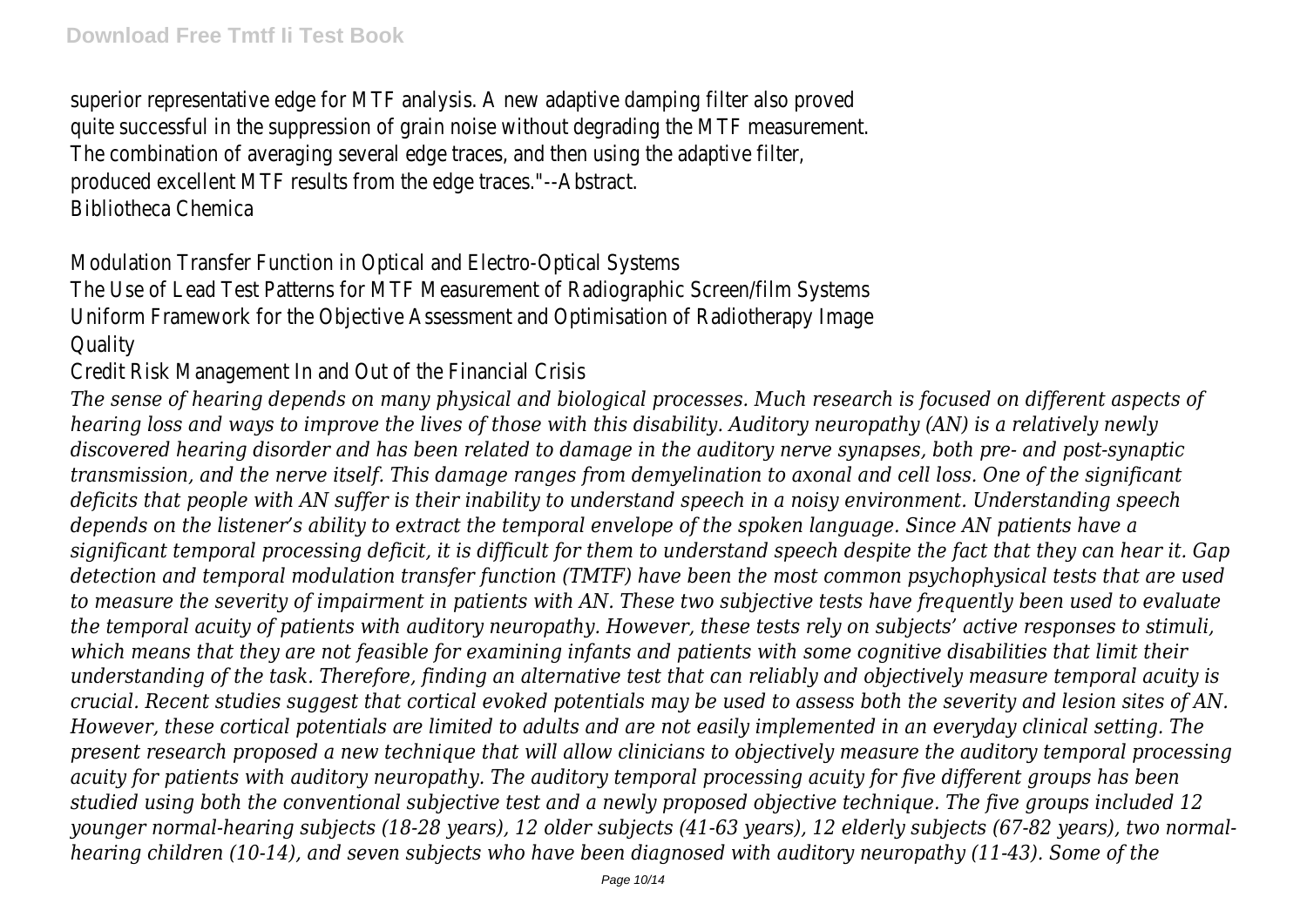*subjects in the older and elderly groups had normal hearing thresholds, and some had hearing loss. The newly developed objective technique used a modulated noise in which its amplitude or frequency rate was varied over time to elicit the envelope following response (EFR). Data from the five groups showed a significant correlation between the modulation detection threshold estimated by the EFR and that by behavioral modulation transfer function (MTF). This significant correlation suggests that the EFR can serve as an objective novel technique to evaluate the severity of auditory neuropathy. Together, the EFR-MTF profiles can be related to known sites of lesions in AN. The EFR profile can be used as a bio-marker to objectively diagnose auditory processing disorders and to help make treatment options.*

*Circulating Moving Bed (CMB) combustion technology has its roots in traditional circulating fluidized bed technology and involves a novel method of solid fuel combustion and heat transfer. CMB technology represents a step change in improved performance and cost relative to conventional PC and FBC boilers. The CMB heat exchanger preheats the energy cycle working fluid, steam or air, to the high temperature levels required in systems for advanced power generation. Unique features of the CMB are the reduction of the heat transfer surfaces by about 60% as a result of the enhanced heat transfer rates, flexibility of operation, and about 30% lower cost over existing technology. The CMB Phase I project ran from July 2001 through March 2003. Its objective was to continue development of the CMB technology with a series of proof of concept tests. The tests were conducted at a scale that provided design data for scale up to a demonstration plant. These objectives were met by conducting a series of experiments in ALSTOM Power's Multi-use Test Facility (MTF). The MTF was modified to operate under CMB conditions of commercial interest. The objective of the tests were to evaluate gas-to-solids heat transfer in the upper furnace, assess agglomeration in the high temperature CMB bubbling bed, and evaluate solids-to-tube heat transfer in the moving bed heat exchanger. The Phase I program results showed that there are still some significant technical uncertainties that needed to be resolved before the technology can be confidently scaled up for a successful demonstration plant design. Work remained in three primary areas: (1) scale up of gas to solid heat transfer; (2) high temperature finned surface design and (3) the overall requirements of mechanical and process design. The CMB Phase II workscope built upon the results of Phase I and specifically addressed the remaining technical uncertainties. It included a scaled MTF heat transfer test to provide the necessary data to scale up gas-to-solids heat transfer. A stress test rig was built and tested to provide validation data for a stress model needed to support high temperature finned surface design. Additional cold flow model tests and MTF tests were conducted to address mechanical and process design issues. This information was then used to design and cost a commercial CMB design concept. Finally, the MBHE was reconfigured into a slice arrangement and tested for an extended duration at a commercial CFB plant.*

*"'Auditory temporal processing' determines our understanding of speech, our appreciation of music, our ability to localize a sound source--even to listen to a person in a noisy crowd ... Auditory Temporal Processing and its Disorders reviews comprehensively the mechanisms for temporal processing in the auditory system, looking at how these underlie specific*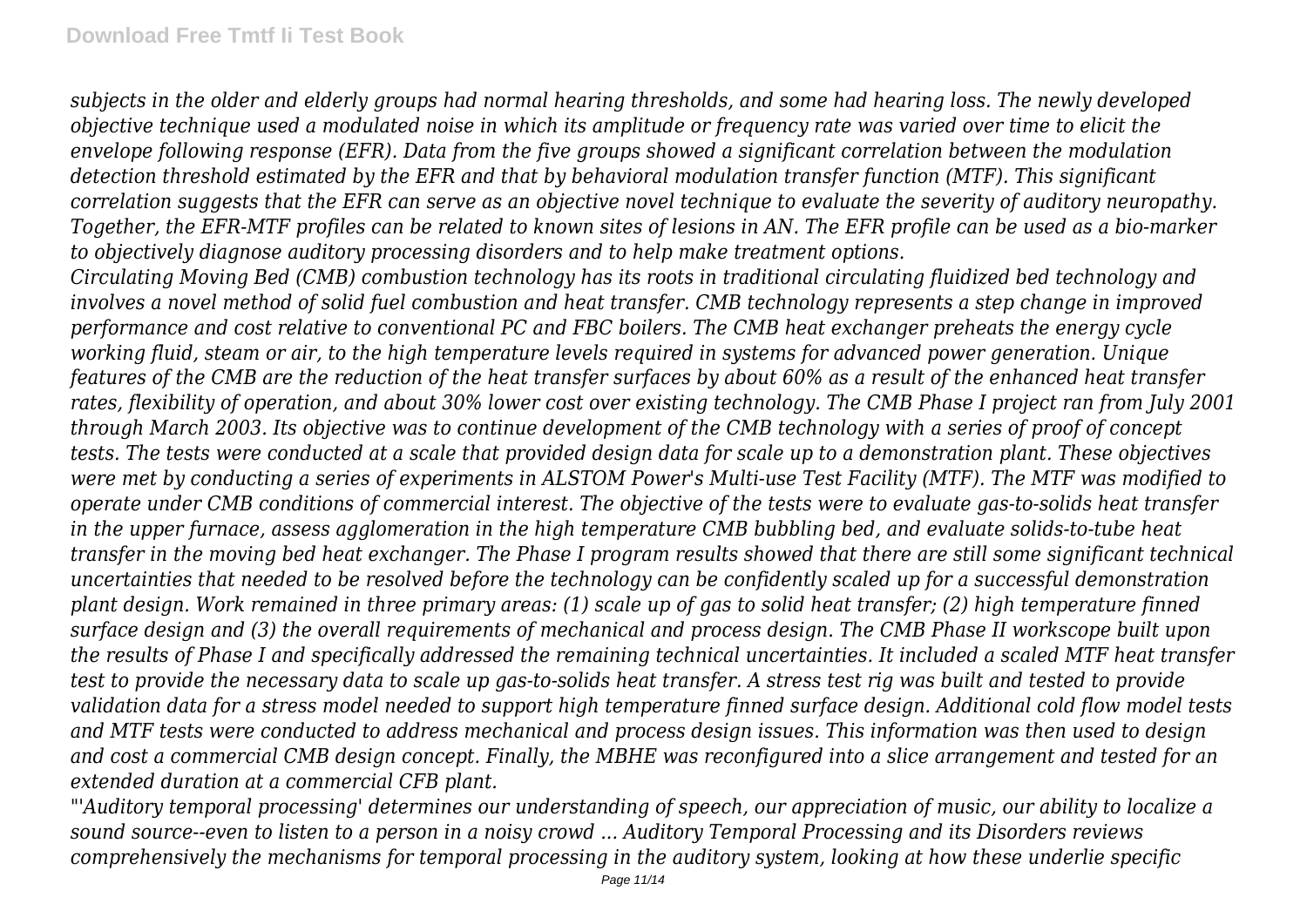*clinical disorders, with implications for their treatment. Written by a prolific researcher in auditory neuroscience, this book is valuable for auditory neuro-scientists, audiologist, neurologists, and speech language pathologists"--Page 4 of cover. Fermilab is building a Vertical Cavity Test Facility (VCTF) to provide for R & D and pre-production testing of bare 9-cell, 1.3-GHz superconducting RF (SRF) cavities for the International Linear Collider (ILC) program. This facility is located in the existing Industrial Building 1 (IB1) where the Magnet Test Facility (MTF) also resides. Helium and nitrogen cryogenics are shared between the VCTF and MTF including the existing 1500-W at 4.5-K helium refrigerator with vacuum pumping for super-fluid operation (125-W capacity at 2-K). The VCTF is being constructed in multiple phases. The first phase is scheduled for completion in mid 2007, and includes modifications to the IB1 cryogenic infrastructure to allow helium cooling to be directed to either the VCTF or MTF as scheduling demands require. At this stage, the VCTF consists of one Vertical Test Stand (VTS) cryostat for the testing of one cavity in a 2-K helium bath. Planning is underway to provide a total of three Vertical Test Stands at VCTF, each capable of accommodating two cavities. Cryogenic infrastructure improvements necessary to support these additional VCTF test stands include a dedicated ambient temperature vacuum pump, a new helium purification skid, and the addition of helium gas storage. This paper describes the system design and initial cryogenic operation results for the first VCTF phase, and outlines future cryogenic infrastructure upgrade plans for expanding to three Vertical Test Stands.*

*Modern Optical Engineering*

*Multiple Choice Questions with Explanatory Answers*

*Auditory Temporal Processing and Its Disorders*

*The Design of Optical Systems*

*Cryogenic Infrastructure for Fermilab's ILC Vertical Cavity Test Facility*

*The Complete Manufacturing and Test Records : Plus Supplemental Material*

This is an informative history of NASA's rocket engine test facility, the Stennis Space Center in Mississippi.Chapter 1 - Decision for Mississippi \* Chapter 2 - A Sense of Place \* Chapter 3 - The Thorn Before the Rose \* Chapter 4 - Temples in the Swamp \* Chapter 5 - In Mississippi Mud \* Chapter 6 -Testing Saturn \* Chapter 7 - The Winds of Change \* Chapter 8 - Growing Pains \* Chapter 9 - Toward Full Utilization \* Chapter 10 - In Search of a Role \* Chapter 11 - Acceptance and Trust \* Chapter 12 - Of Triumph and Tragedy \* Chapter 13 - Testing the Way \* Chapter 14 - Bigger Dreams \* Chapter 15 - For Future GenerationsWay Station to Space is a history of the NASA John C. Stennis Space Center, one of NASA's 10 Field Centers which was built in the enormously exciting days of the Apollo program for a specific purpose--to static fire and certify the huge Saturn V boosters used in the Apollo lunar landing program. With an eye to the future, the facility was planned as a national testing site for large propulsion systems that NASA might use for 25 to 50 years. This book provides the reader with a study of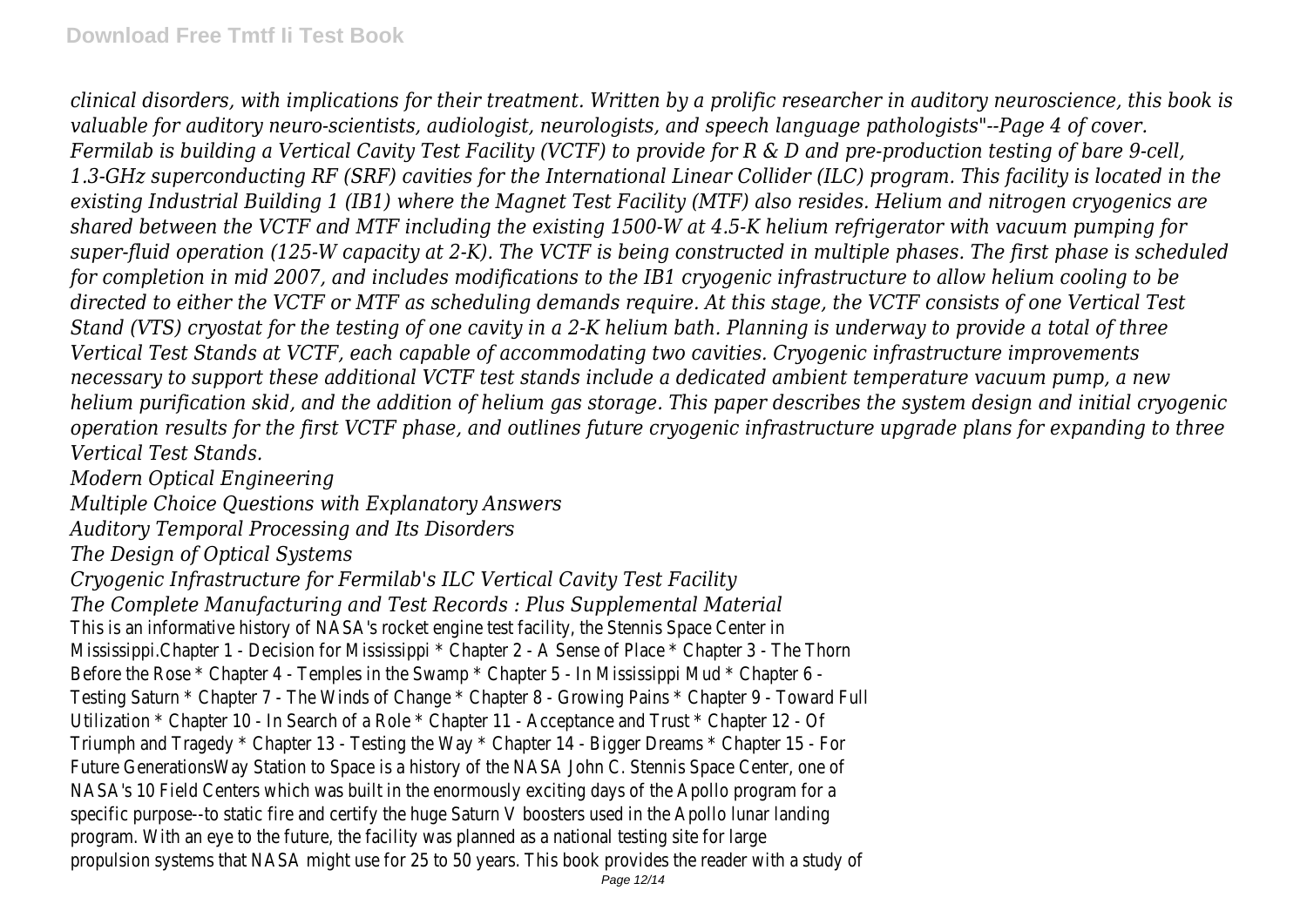### **Download Free Tmtf Ii Test Book**

the Apollo era when NASA engineers, technicians, and managers were engaged in that fantastic mission. It captures a sense of the excitement and determination of the NASA team as it prepared for those historic journeys to our nearest planetary neighbor. This book, however, also illustrates the evolution of the south Mississippi facility beyond the Apollo era. The development of the traditions and pride of the NASA Government and contractor teams, formulated during those early years, is likewise portrayed. As is indicated in the text, few of the men and women of that time are still actively working with us, but their tradition of excellence and hard work lives on. As the Apollo program began to ebb, the Nation's focus shifted away from the most ambitious plans for space exploration--to colonize the Moon, construct a Space Station, and mount a human mission to Mars--to less costly endeavors. Under creative management, the Mississippi team began to study the Nation's new priorities with the intention of becoming an integral part of the changing times. The Mississippi Test Facility (MTF--former name of SSC) diversified and brought in other Federal and State agencies to help share the cost of the Center and use of the developing technology. MTF personnel began looking for other customers, private and commercial, in addition to their new Government tenants. The men and women of the MTF were, in a real sense, "reinventing" Government over 25 years ago, long before that concept came into vogue.Way Station to Space takes the reader back through those interesting times and relates the story of how the small team evolved into a paradigm of engineering and scientific cooperation for others to follow. The MTF team recycled facilities and resources, turning part of the huge Center into a diverse environmental research center. The Stennis Space Center now serves as a model of multiagency synergy and is home to over 30 Federal and State agencies, universities, and private industries. This new addition to the NASA history series also illustrates how the men and women of this south Mississippi facility met challenges head-on. They not only preserved their installation, but they built a new foundation for the future. As a result in 1996, the Stennis Space Center was officially designated as NASA's Lead Center for rocket propulsion testing and in 1997 as the Lead Center for Commercial Remote Sensing. MTF Test Method for Monochrome CRT Display SystemsModulation Transfer Function in Optical and Electro-Optical SystemsAuditory Temporal Processing and Its DisordersOxford University Press, USA Fueled by a growing interest in the perceptual development and capacities of human infants, the field of developmental psychology acoustics has expanded significantly in the past 15 years. Developmental Psycho acoustics, with chapters contributed by experts in areas of hearing, perceptual development, and psychophysics, emphasizes the importance of understanding the sensory capacities of infants and children. It presents current research in developmental acoustics, offers interpretations for the findings, and encourages increased communication among related fields. The Sacred Books of the East Springer Handbook of Acoustics